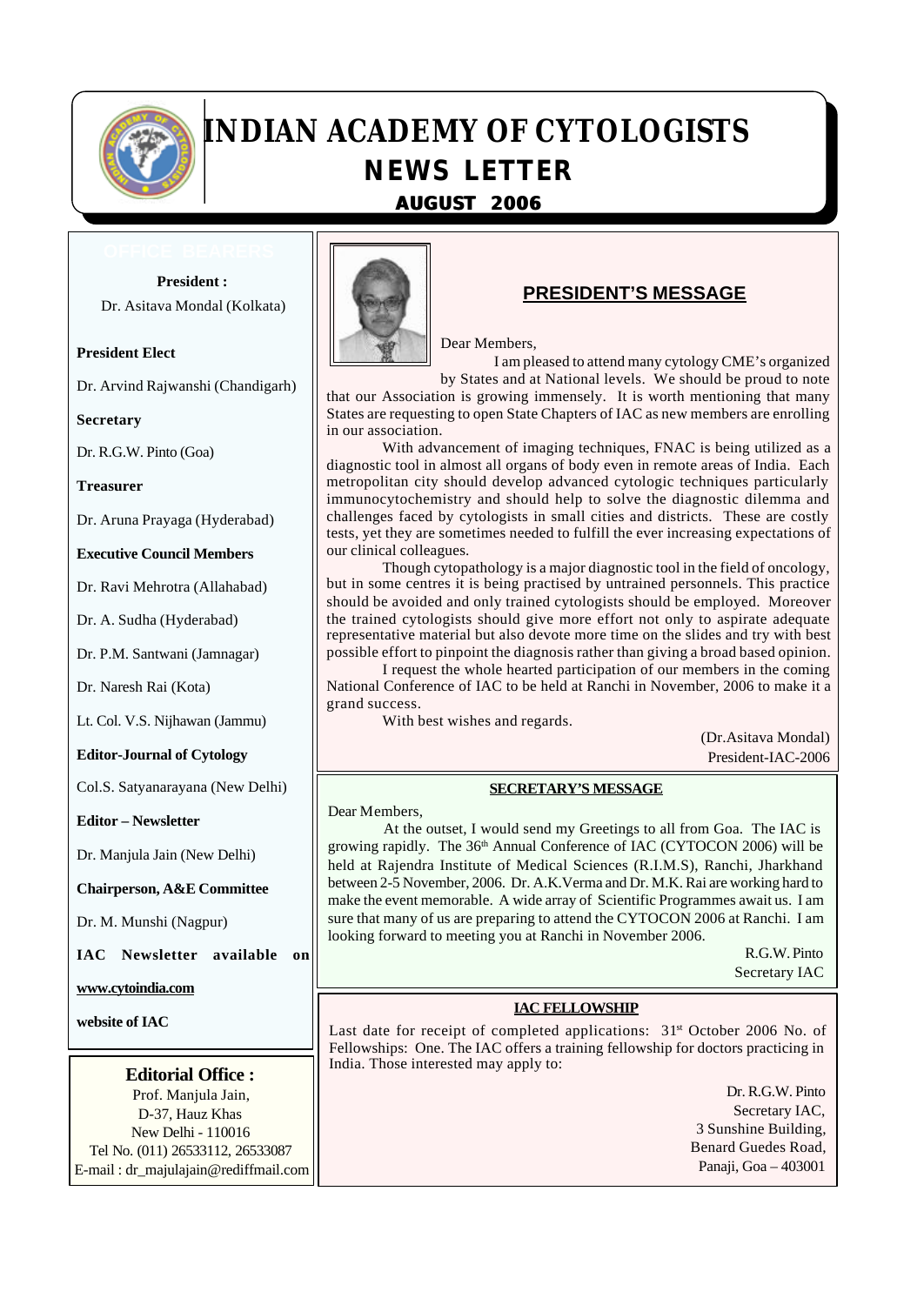#### **Satya Monga Award**

Last date: 31<sup>st</sup> October 2006 It is for the best paper published in the field on Immunocytochemistry

## **Regulations:**

- 1. Publication should be after 2003.
- 2. Publication should be in an Indexed Journal or Journal of Cytology.
- 3. Candidate must be one of the authors or co-authors of the article.
- 4. Applicant should submit in writing permission from other coauthors for entering the paper for the award.
- 5. Reprint of this should be sent to:

Dr. R.G.W. Pinto, Secretary IAC 3, Sunshine Building, Benard Guedes Road, Panaji, Goa, 403001.

#### **Congratulations**

The IAC congratulates Dr. D. Bhaskara Reddy on the following honours and awards conferred:

- 1. Honorary Doctor of Science (Honoris causa) by NTR University of Health Sciences, AP.
- 2. Life Time Achievement award by SKS Neuro Hospital, Hyderabad.

#### **Orbituary**

The IAC deeply mourns the sad demise of Dr. Nalini Venugopal (Mangalore).

#### **R.G.W. Pinto** Secretary IAC

## **Workshop on guided FNAC at GMC Nagpur**

Department of Pathology, G.M.C. Nagpur & Vidharbha Association of Pathologists & Microbiologists have organized a workshop on guided FNAC in Dec. 2006. Details available on website of IAPM. www.vapm.tripod.com.

#### **FROM THE EDITOR'S DESK**

Dear Members,

I finish my term as editor of the news letter this year. This is the last issue that I am editing. I tried my best to give as much information as possible. For that I thank Dr. R.G.W. Pinto and all the ex and present presidents of IAC for their inputs and guidance. I do apologise for any mistakes that I may have made but let me assure you they were not deliberate. With best wishes and regards. See you at RANCHI.

#### **EDITOR**

#### **(36TH ANNUAL CONFERENCE OF INDIAN ACADEMY OF CYTOLOGISTS) SCIENTIFIC PROGRAMME**

#### **2 ND NOVEMBER 2006**

#### **PRE CONFERENCE PARALLEL WORKSHOPS**

#### **MORNING SESSION**

Topics:

- 1. Role of imaging in Testicular Lesions
- 2. Anatomy & Physiology
- 3. Technique of FNAC of testes and paratesticular lesions and role of FNAC in infertility.
- 4. Inflammatory lesions (TB, Abscess, Filariasis)
- 5. Germ cell tumors Seminomas
- 6. Non-seminomatous Germ cell tumors of testis
- 7. Paratesticular lesions
- 8. Unusual Tumors (Sertoli's, Leydig, metastatic, lymphoma)

## **AFTERNOON SESSION**

Slide seminar on testis & paratestis

WORKSHOP II – Colposcopy & Cervical Cytology

Moderator:- Dr. Suresh Bhambani (Delhi)

#### **MEETINGS**

Meeting of the Journal of Cytology Editorial Board

Special executive committee meeting for amendment of Rules and Regulations and By-Laws of IAC.

IAC Executive Committee Meeting.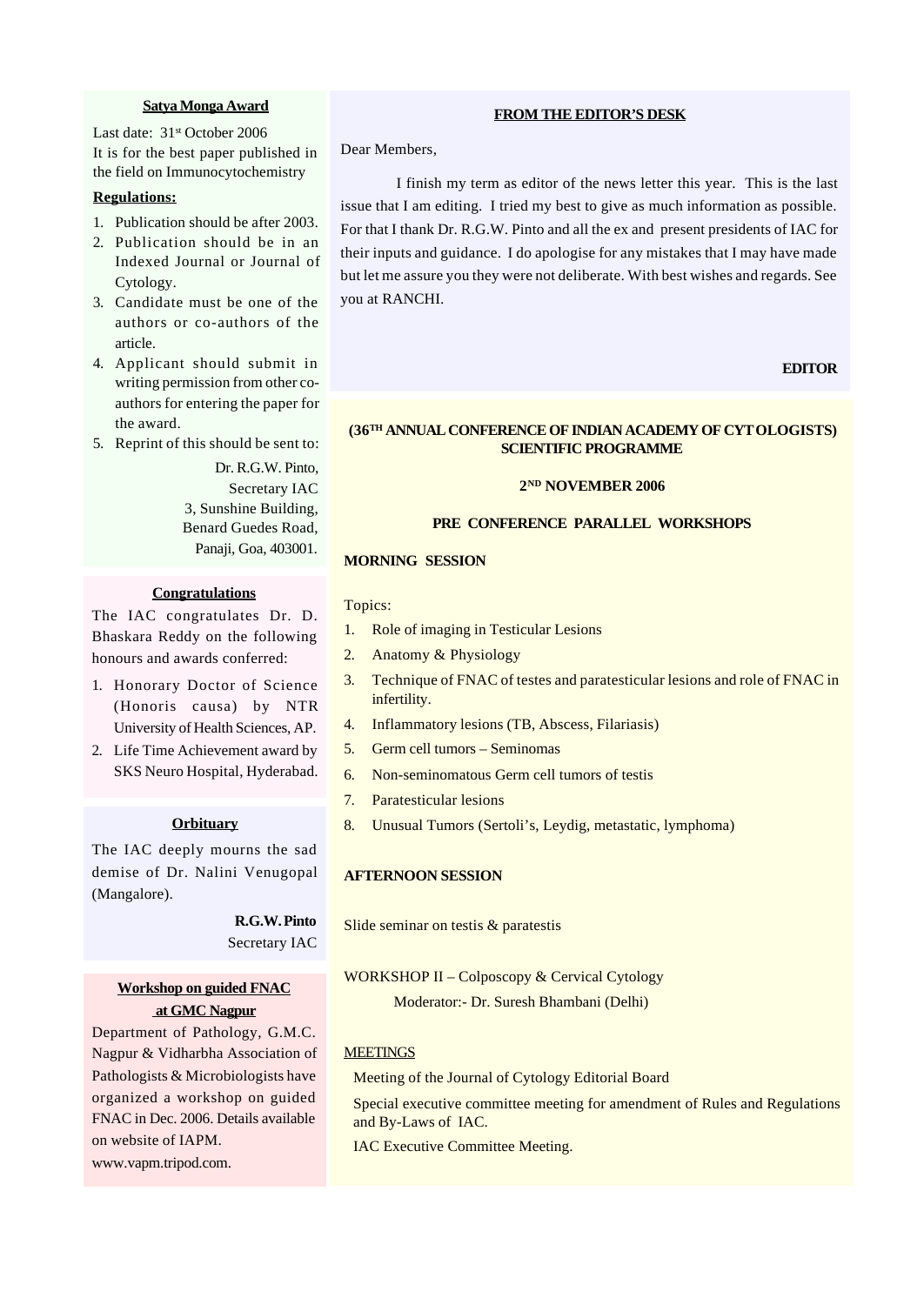| 3RD November 2006                                                                                  | <b>NEWS</b>                           |
|----------------------------------------------------------------------------------------------------|---------------------------------------|
| PRECONFERENCE CME-                                                                                 | <b>GOA</b>                            |
| Cytology of breast lesions (neoplastic and non-neoplastic)                                         | A National CME in                     |
| MODERATOR: Dr. M.K. Rai (Ranchi)                                                                   | Pathology is being held               |
| <b>MORNING SESSION</b>                                                                             | at Goa Medical College,               |
| Topics:                                                                                            |                                       |
| Anatomy & Physiology, Cytology of Nipple discharge & benign breast lesions.<br>1.                  | Bambolim on 19th and 20th             |
| Role of imaging in Breast lesions, USG, CT, Mammography and Image guided FNAC.<br>$\overline{2}$ . | July 2006. The Faculty                |
| FNAC of benign breast lesion-inflammatory and neoplastic.<br>3.                                    | includes Dr. Asitava                  |
| Cytology of unusual lesions of breast (Lymphoma, sarcoma, metastatic infiltration from<br>4.       | Mondal (Kolkota). Dr.                 |
| chest wall, skin)                                                                                  | Deshmukh<br>Sanjay                    |
| Cytology of primary malignant epithelial lesions of breast and grey areas.<br>5.                   | (Kolhapur) Dr. Usha Kini              |
| Limitations of FNAC in diagnosis of Breast lesions and role of Trucut biopsy.<br>6.                | (Bangalore) and Dr.                   |
| <b>AFTERNOON SESSION</b><br>Slide Seminar on Breast lesion                                         |                                       |
|                                                                                                    | R.G.W. Pinto (Goa)                    |
| <b>EVENING PROGRAMME</b>                                                                           | Ludhiana                              |
| Inauguration of the IAC conference.<br>4TH November 2006                                           | A CME, Slide Seminar                  |
| Dr. P.N. Wahi Academy Oration and Cipla Award -<br>1.                                              | was conducted by Dr.                  |
| Dr. Raje Nijhawan (Chandigarh).                                                                    | R.G.W. Pinto (Goa) at                 |
| Shirin Mehtaji Oration - Dr. Ranjit Waghray, Canada.<br>2.                                         |                                       |
| Guest lectures Dr. Megha Govind Joshi, USA, Dr. Dilip Giri, USA<br>3.                              | CMC Ludhiana on $28th \&$             |
| Nalinibai Thakkar Award papers<br>4.                                                               | 29th May 2006. Dr. Roma               |
| Jwala Devi Award papers<br>5.                                                                      | Isaacs and Dr. Kanwal                 |
| Proferred papers I & II, Posters<br>6.                                                             | Massi coordinated.                    |
| Extra-ordinary General Body Meeting for Amendment of Rules & Regulations and<br>7.                 | <b>Manipal</b>                        |
| By-Laws of IAC.                                                                                    | A CME Slide Seminar                   |
| <b>General Body Meeting</b><br>8.                                                                  |                                       |
| 9.<br>Banquet.                                                                                     | was conducted by Dr.                  |
| 5TH November 2006                                                                                  | R.G.W. Pinto (Goa) and                |
| Ernest Fernandes Diagnostic Slide Seminar – Dr. Manjula Jain (Delhi)<br>1.                         | Shashikala<br>$P_{\cdot}$<br>Dr.      |
| Cervical cancer screening programme – Guidelines – Dr. Chenan Varghese, WHO office,<br>2.          | (Davangere) on 12 <sup>th</sup> April |
| India                                                                                              | 2006 at KMC Manipal, Dr.              |
| EQA by Dr. Radhika, PGI Chandigarh<br>3.                                                           | Sudha Bhat coordinated.               |
| Symposium on ophthalmic pathology - Moderator - Dr. Naresh Rai (Kota)<br>4.                        |                                       |
| <b>Valedictory Function</b><br>5.                                                                  |                                       |
|                                                                                                    |                                       |

#### **REGISTRATION FEES**

|                           | Upto $15th$ May | Upto $15st$ July | Upto 14 <sup>th</sup> Aug. | <b>Spot 2006</b> |
|---------------------------|-----------------|------------------|----------------------------|------------------|
| Delegate                  | 1700            | 1800             | 2000                       | 2200             |
| <b>Associate Delegate</b> | 1200            | 1300             | 1400                       | 1700             |
| <b>PG</b> student         | 1200            | 1300             | 1400                       | 1700             |
| Workshop                  | 500             | 600              | 700                        | 800              |
| <b>CME</b>                | 500             | 600              | 700                        |                  |
| Conf+CME+Workshop         |                 |                  |                            |                  |
| Delegate                  | 2500            | 2800             | 3100                       |                  |
| <b>PG</b> student         | 2000            | 2400             | 2600                       |                  |
| <b>Dear Members</b>       |                 |                  |                            |                  |

We invite you to the 36<sup>th</sup> Annual Conference of IAC at Rajinder Institue of Medical Science RANCHI  $(2<sup>nd</sup> to 5<sup>th</sup> November-2006).$ 

**Organising Committee**

Dr. M. K. Rai Organising Secretary, Cytocon 2006 Department of Pathology, Rajinder Institue of Medical Science, P. O. : RNCH, Ranchi - 834009 Jharkhand Mobile No. - 9334424971 E-mail : cytocon2006@yahoo.co.in

Postgraduate students should furnish a certificate from the Head of the Institution/Head of Department. Associate delegate fee does not include delegate bag. Payment is to be made on demand draft favouring CYTOCON 2006 payable at Ranchi.